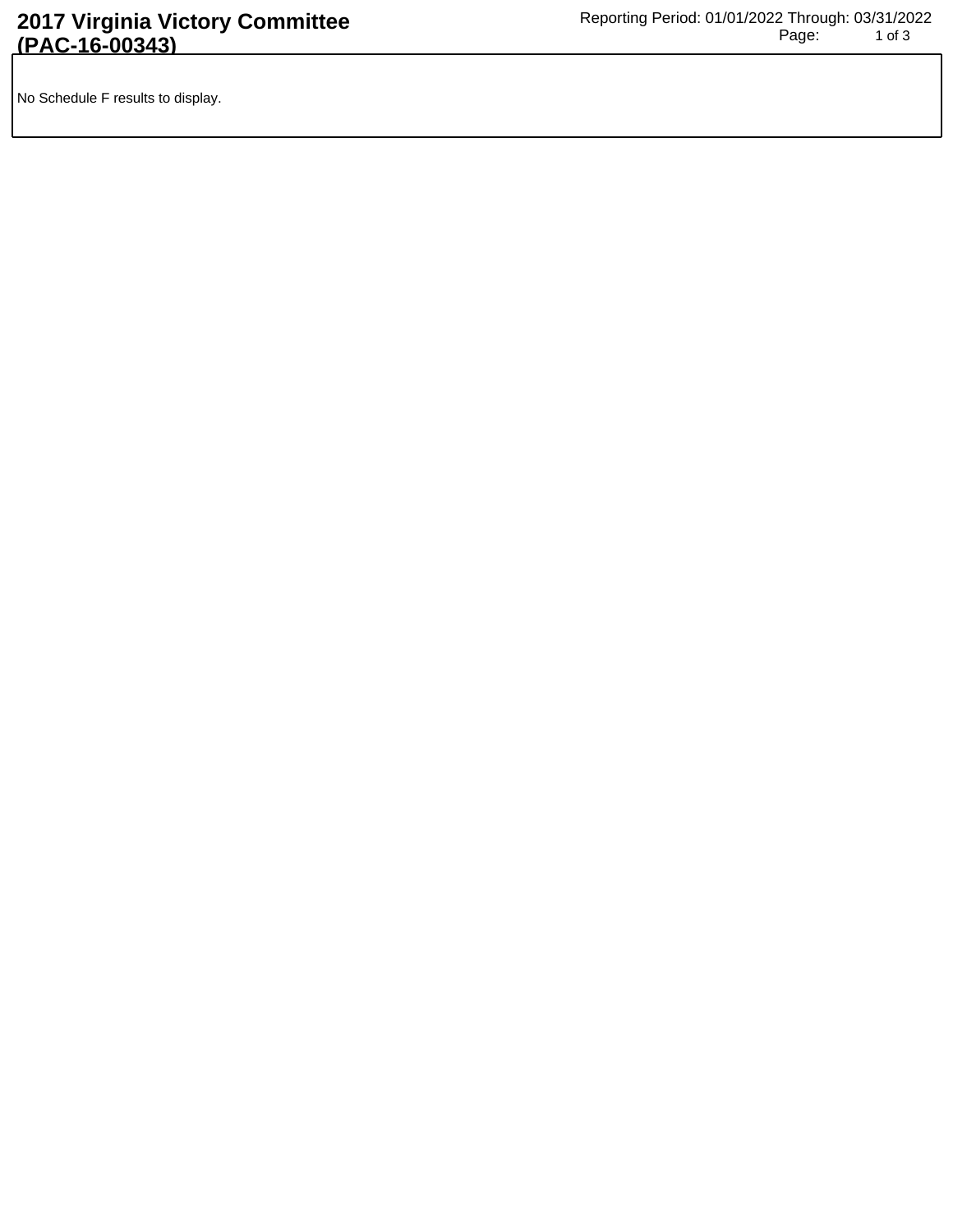## **2017 Virginia Victory Committee (PAC-16-00343)**

| <b>Schedule G: Statement of Funds</b>                          | <b>Number of</b><br><b>Contributions</b> | Amount |        |
|----------------------------------------------------------------|------------------------------------------|--------|--------|
| <b>Contributions Received This Period</b>                      |                                          |        |        |
| 1. Schedule A [Over \$100]                                     | 0                                        | \$0.00 |        |
| 2. Schedule B [Over \$100]                                     | 0                                        | \$0.00 |        |
| 3. Un-itemized Cash Contributions [\$100 or less]              | 0                                        | \$0.00 |        |
| 4. Un-itemized In-Kind Contributions [\$100 or less]           | 0                                        | \$0.00 |        |
| 5. Total                                                       | 0                                        |        | \$0.00 |
| <b>Bank Interest, Refunded Expenditures and Rebates</b>        |                                          |        |        |
| 6. Schedule C [also enter on Line 17b on Schedule H]           |                                          |        | \$0.00 |
| <b>Expenditures Made This Period</b>                           |                                          |        |        |
| 7. Schedule B [From line 2 Above]                              |                                          | \$0.00 |        |
| 8. Un-itemized In-Kind contributions [From line 4 Above]       |                                          | \$0.00 |        |
| 9. Schedule D [Expenditures]                                   |                                          | \$0.00 |        |
| 10. Total [add lines 7, 8 and 9]                               |                                          |        | \$0.00 |
| <b>Reconciliation of Loan Account</b>                          |                                          |        |        |
| 11. Beginning loan balance [from line 15 of last report]       |                                          | \$0.00 |        |
| 12. Loans received this period [from Schedule E-Part 1]        |                                          | \$0.00 |        |
| 13. Subtotal                                                   |                                          |        | \$0.00 |
| 14. Subtract: Loans repaid this period [from Schedule E-Part2] |                                          | \$0.00 |        |
| 15. Ending loan balance                                        |                                          |        | \$0.00 |